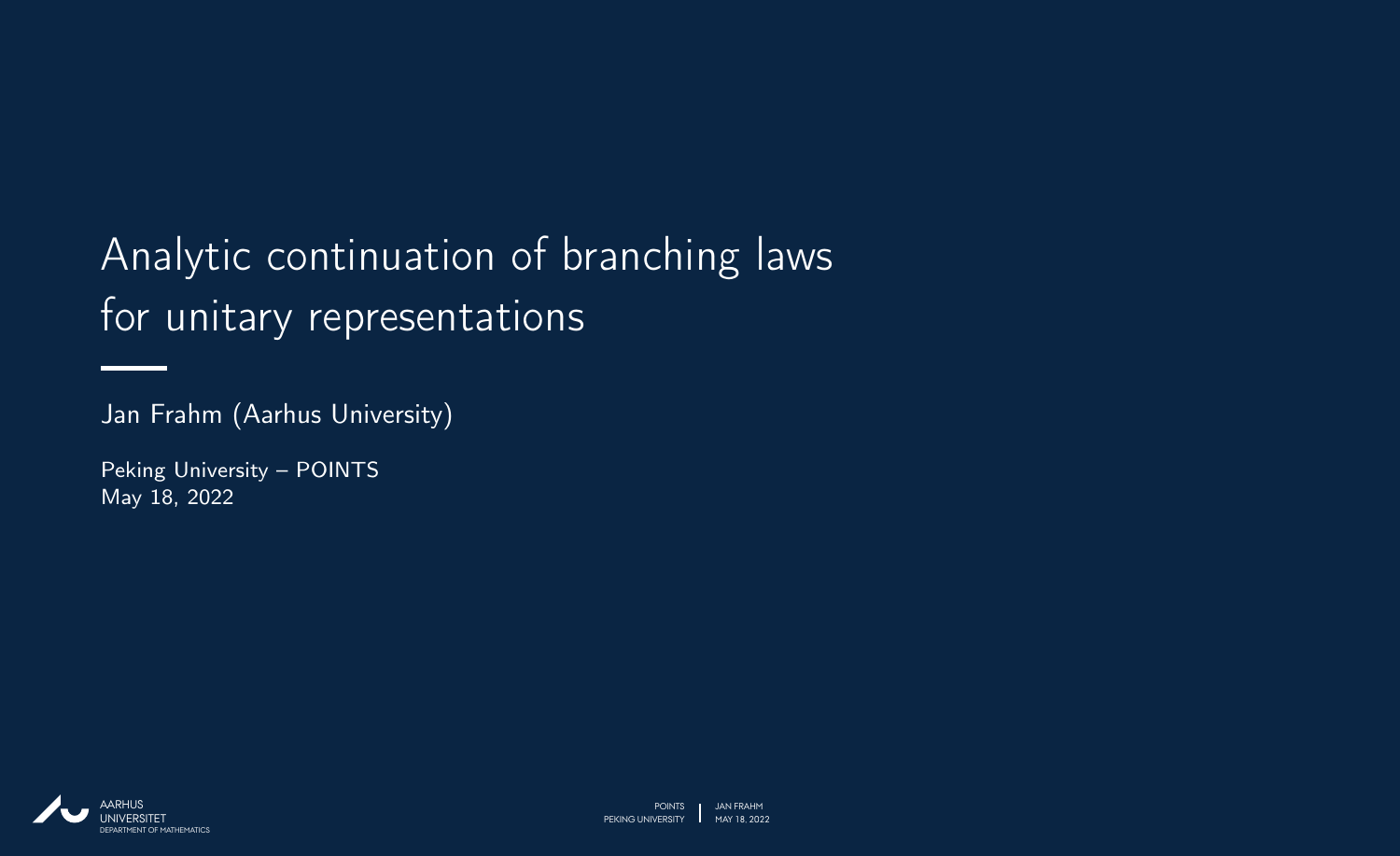## Branching laws for unitary representations – General

Let *G* be a group,  $H \subseteq G$  a subgroup and  $\pi$  an irreducible representation of *G*.

Branching problem

Understand the restriction  $\pi|_H$  of  $\pi$  to H.

• If *G* is compact and *ı* continuous, then dim *ı <* ∞, and if additionally *H* ⊆ *G* is closed:

 $\pi|_H \simeq \bigoplus m(\pi,\tau) \cdot \tau$  with  $m(\pi,\tau) = \dim \text{Hom}_H(\pi|_H,\tau) \in \mathbb{N}$ .  $\tau$ ∈ $\widehat{H}$ 

Examples: Classical branching laws by Weyl and Murnaghan for (*G; H*) a pair of successive orthogonal/unitary/symplectic groups in terms of highest weights  $\rightsquigarrow$  interlacing conditions

• For non-compact real reductive groups *H* ⊆ *G* and unitary representations *ı*:

$$
\pi|_H \simeq \int_{\widehat{H}}^{\oplus} m(\pi,\tau) \cdot \tau \, d\mu_{\pi}(\tau)
$$

where  $m(\pi,\cdot):\widehat{H}\to \mathbb{N}\cup\{\infty\}$  is a multiplicity function (unique up to measure zero) and  $\mu_{\pi}$  a measure on the unitary dual  $\hat{H}$ .

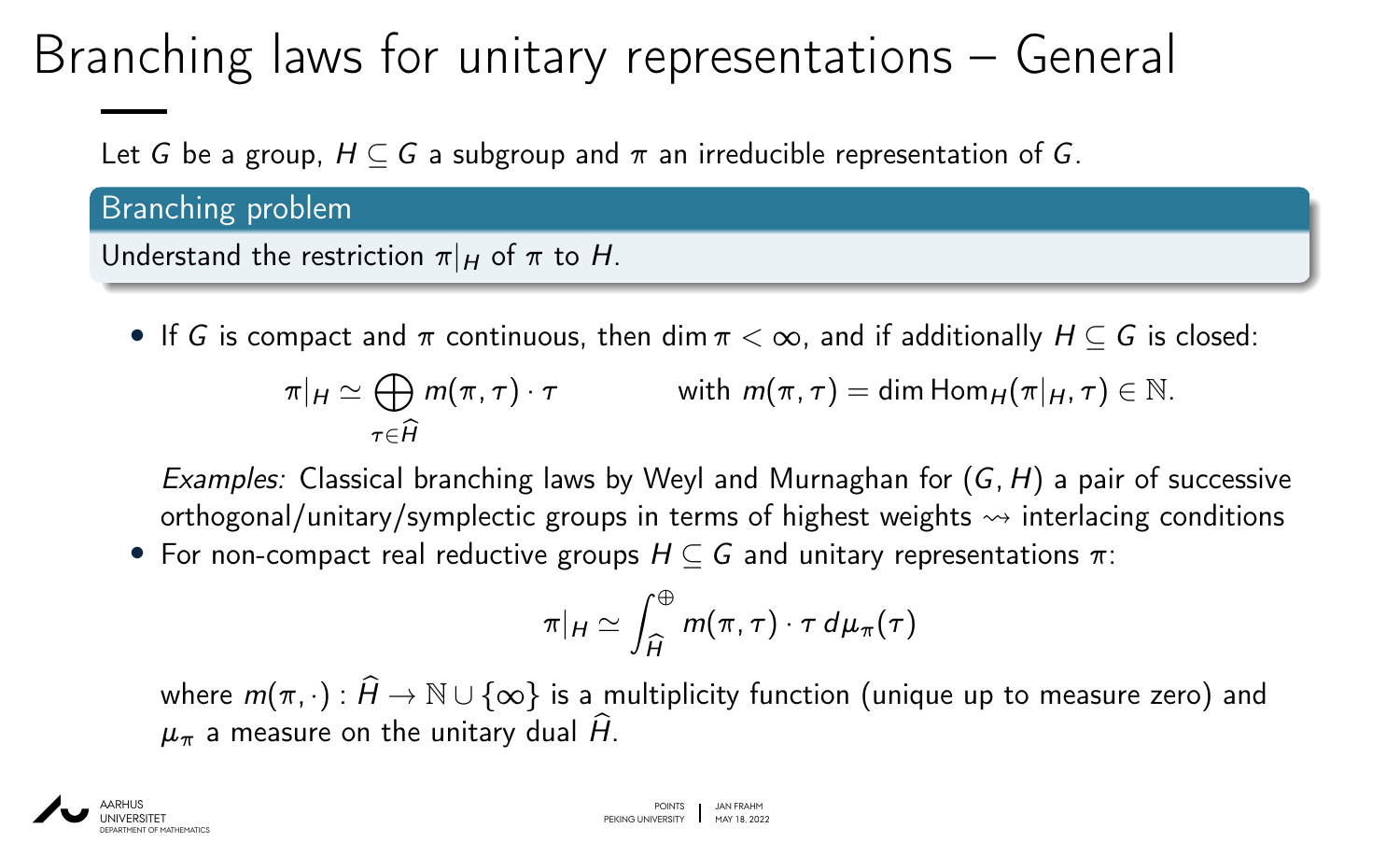## Branching laws for unitary representations – Special cases

### Branching problem – refined

Given  $\pi$ , determine the multiplicity function  $m(\pi, \cdot): \widehat{H} \to \mathbb{N} \cup \{\infty\}$  and the measure  $\mu_{\pi}$ .

#### **Examples**

- **1**  $H = K$  a maximal compact subgroup  $\rightsquigarrow$  the measure  $\mu_{\pi}$  is discrete,  $m(\pi, \tau) < \infty$  and the branching law is the *K*-type decomposition (e.g. Blattner's Formula for discrete series)
- $G=G'\times G'$  and  $H=$  diag  $G'$  corresponds to the decomposition of tensor products  $\pi_1\otimes\pi_2$
- $\bigodot$  *H* = *H*<sub>1</sub>  $\times$  *H*<sub>2</sub>  $\subseteq$  *G* = Sp(*V*,  $\omega$ ): Howe's dual pair correspondence

### Some previous work

- $(G, H) = (SL(2, \mathbb{R}) \times SL(2, \mathbb{R})$ , diag  $SL(2, \mathbb{R})$ ): Repka '78
- (*G; H*) = (Spin(1*; n*)*; P*): Liu–Oshima–Yu '20
- Kobayashi (90's): criterion for discrete decomposability ( $\mu_{\pi}$  is discrete)  $\rightarrow$  algebraic and geometric methods available to determine  $m(\pi, \tau) = \dim \text{Hom}_{H}(\pi|_{H}, \tau)$ (see e.g. Kobayashi, Loke, Duflo-Vargas, Y. Oshima, ...)  $\rightsquigarrow$  happens rarely

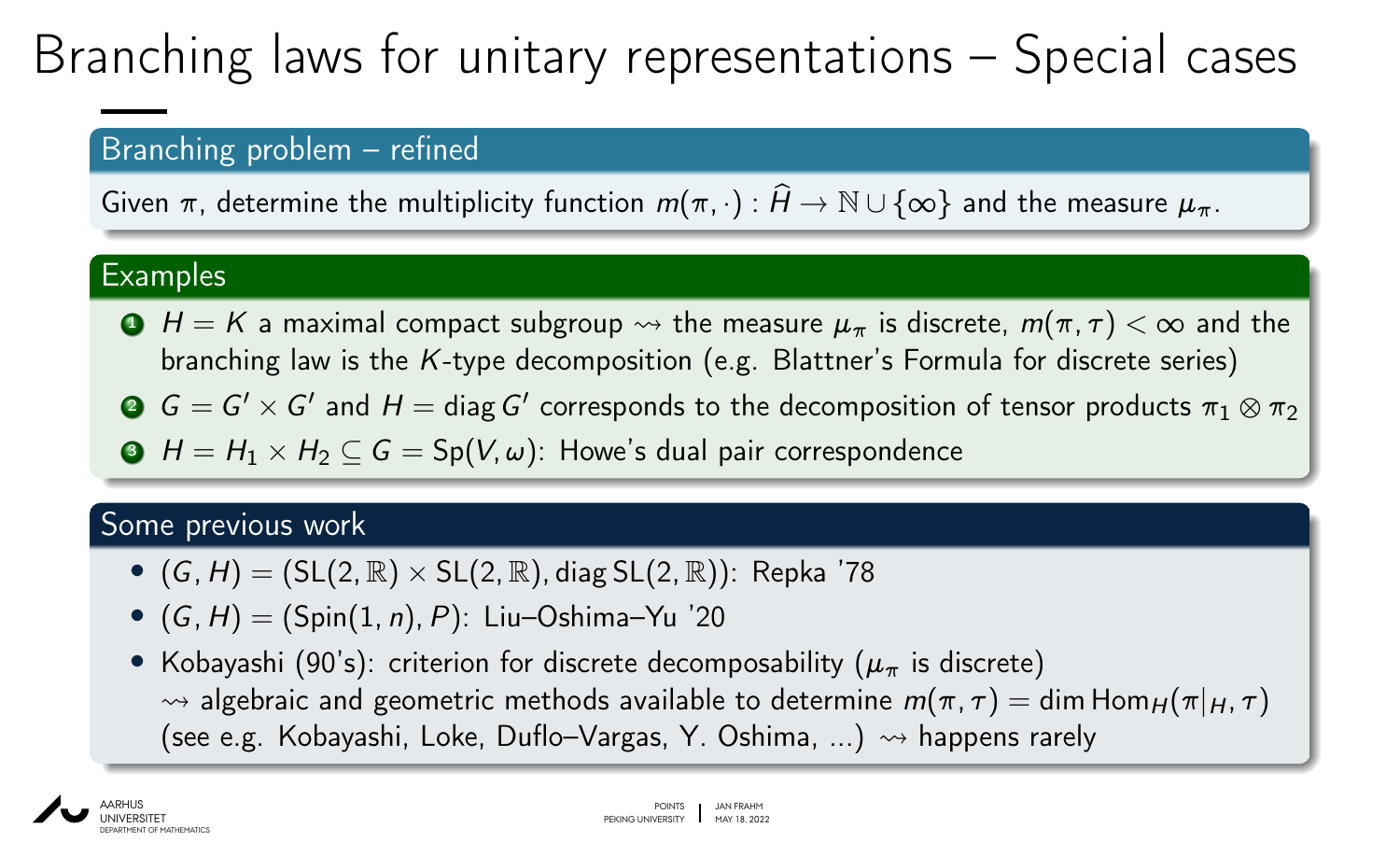### Unitary vs. smooth multiplicities

In general:  $\mu_{\pi}$  has both a continuous and a discrete part  $\rightarrow$  *m*( $\pi$ ,  $\tau$ ) = dim Hom<sub>*H*</sub>( $\pi$ |*H*,  $\tau$ ) only holds for  $\tau$  in the discrete spectrum

Reason:  $A_{\pi}$  :  $\pi|_H \stackrel{\sim}{\rightarrow} \int_{\widehat{H}}^{\oplus}$ *H*b  $m(\pi, \tau) \cdot \tau \, d\mu_{\pi}(\tau)$  not pointwise defined in general, analogy:

$$
L^2(\mathbb{R}) \simeq \int_{\mathbb{R}}^{\oplus} \mathbb{C} e^{ix\cdot\xi} d\xi, \quad f(x) = \int_{\mathbb{R}} \widehat{f}(\xi) e^{ix\cdot\xi} d\xi, \quad \text{but } f \mapsto \widehat{f}(\xi) \text{ not defined on } L^2(\mathbb{R})
$$

 $\rightarrow$  pass to the space  $\pi^{\infty}$  of smooth vectors

### Unitary  $\rightarrow$  smooth

The composition

$$
\pi^{\infty} \hookrightarrow \pi \stackrel{A_{\pi}}{\rightarrow} \int_{\widehat{H}}^{\oplus} m(\pi, \tau) \cdot \tau \, d\mu_{\pi}(\tau)
$$

is *pointwise defined*, i.e.  $A_\pi\mathbf{v}=(A_{\pi,\tau}\mathbf{v})_\tau$   $(\mathbf{v}\in\pi^\infty)$  for some intertwining operators  $A_{\pi \tau} \in \text{Hom}_{H}(\pi^{\infty}|_{H}, \tau) = \text{Hom}_{H}(\pi^{\infty}|_{H}, \tau^{\infty})$ . In particular,

$$
m(\pi,\tau)\leq m_\infty(\pi^\infty,\tau^\infty)=\dim\text{Hom}_H(\pi^\infty|_H,\tau^\infty).
$$

 $\rightarrow$  All unitary branching laws can be constructed from smooth intertwining operators.

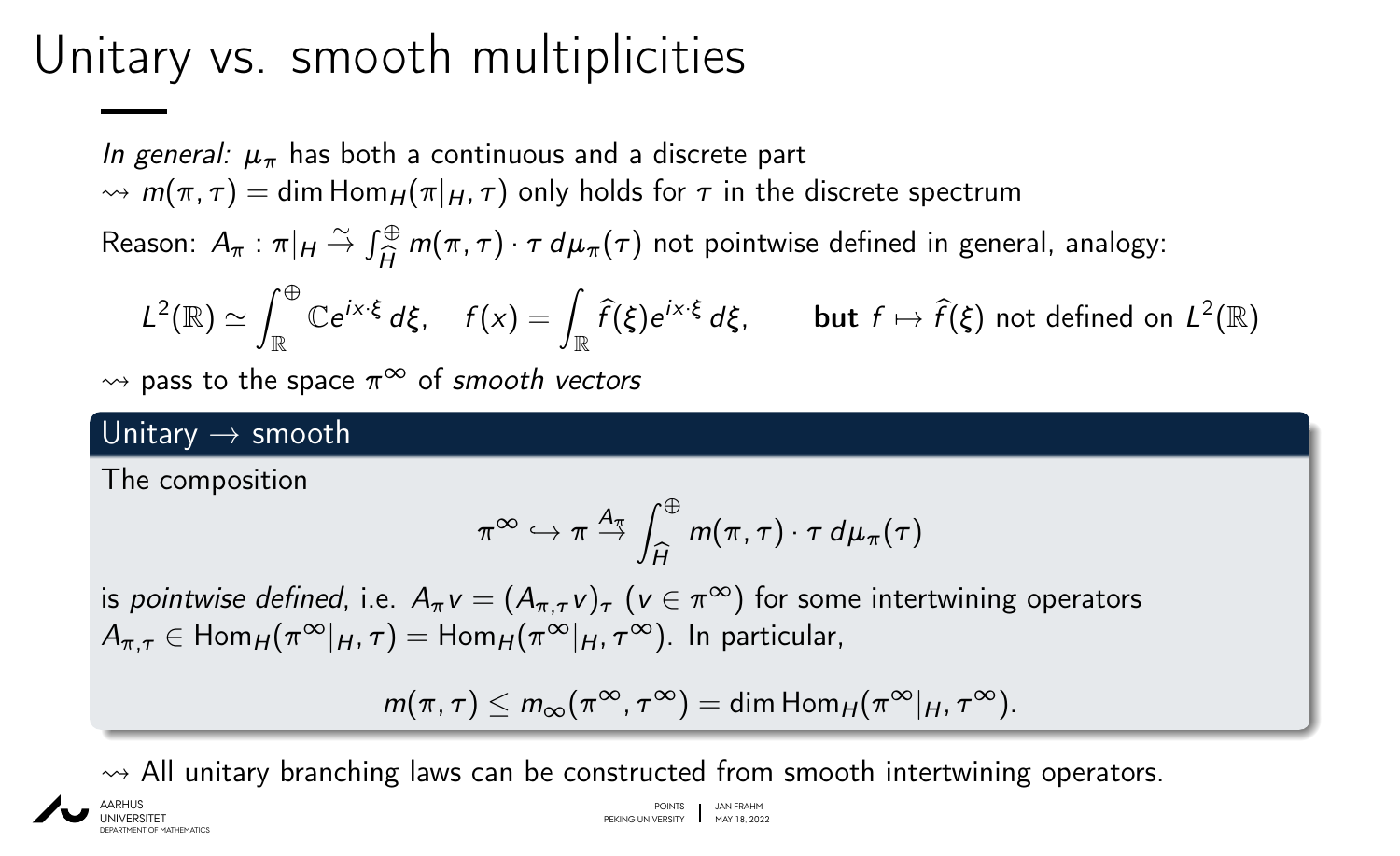## Multiplicities for smooth representations

For a real reductive group *G* let  $\hat{G}_{\infty}$  denote the equivalence classes of irreducible smooth Fréchet representations of moderate growth (also referred to as Casselman–Wallach representations).

#### Theorem

- <sup>1</sup> (Kobayashi–Oshima '13) *m*∞(*ı; fi*) *<* ∞ for all *ı* ∈ *G*b∞, *fi* ∈ *H*b<sup>∞</sup>  $\Leftrightarrow$  the pair  $(G, H)$  is strongly spherical
	- $\Leftrightarrow$  the homogeneous space  $(G \times H)/$  diag(*H*) is real spherical
	- $\Leftrightarrow$  a minimal parabolic  $P_G \times P_H \subseteq G \times H$  has an open orbit on  $(G \times H)/$  diag(*H*)  $\Leftrightarrow$  #( $P$ *H* $\setminus$ *G* $/P$ *G* $)$  < ∞

 $\bigodot$  (Sun–Zhu '12)  $m_{\infty}(\pi, \tau)$  < 1 for all  $\pi \in \widehat{G}_{\infty}, \tau \in \widehat{H}_{\infty}$  if (*G*, *H*) is one of the pairs  $(GL(n+1, \mathbb{C}), GL(n, \mathbb{C}))$ ;  $(GL(n+1, \mathbb{R}), GL(n, \mathbb{R}))$ ;  $(U(p, q+1), U(p, q))$ ;  $(SO(n+1, \mathbb{C}), SO(n, \mathbb{C}))$ ;  $(SO(p, q+1), SO(p, q))$ ;

Classification: Kobayashi–Matsuki ('14) and Knop–Krötz–Pecher–Schlichtkrull ('19) Examples:  $(G, H) = (O(1, n) \times O(1, n), O(1, n))$ ,  $(O(2, 2n), U(1, n))$ ,  $(E_{6(-26)}, Spin(9, 1) \times \mathbb{R})$ 

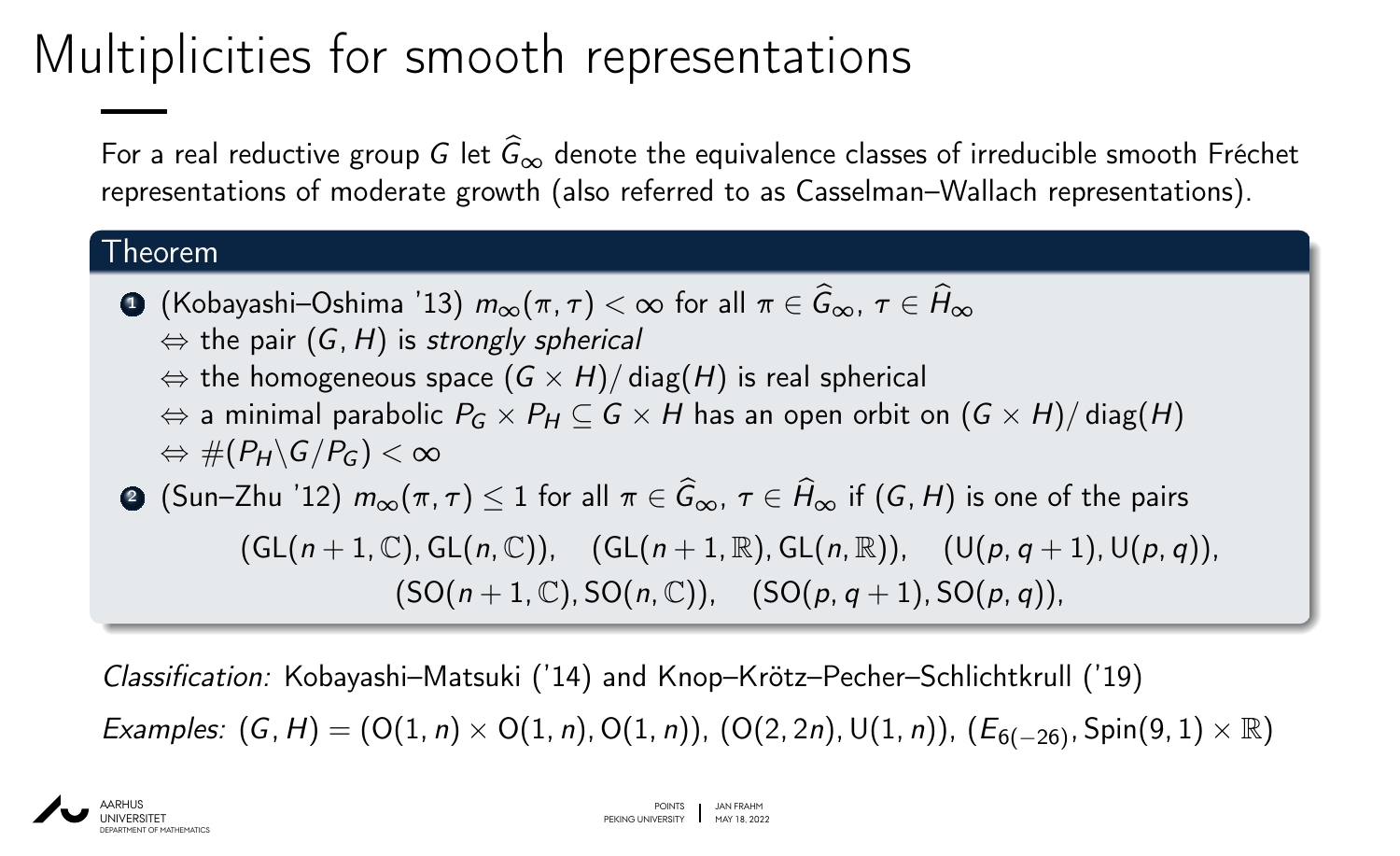# Branching problem for smooth representations

#### Problem

For a given strongly spherical pair  $(G, H)$ , determine  $m_{\infty}(\pi, \tau) \in \mathbb{N}$  for (all)  $\pi \in \widehat{G}_{\infty}, \tau \in \widehat{H}_{\infty}$ .

 $\ddot{G}_{\infty}$  is known by the Langlands classification:

- <sup>1</sup> In terms of *L*-packets: Gan–Gross–Prasad conjectures for classical groups  $\rightarrow$  both global and local conjectures, relations to *L*-functions, period integrals, etc.
- **2** In terms of principal series: more complicated structure, but advantage of *analytic families* of representations (principal series representations)

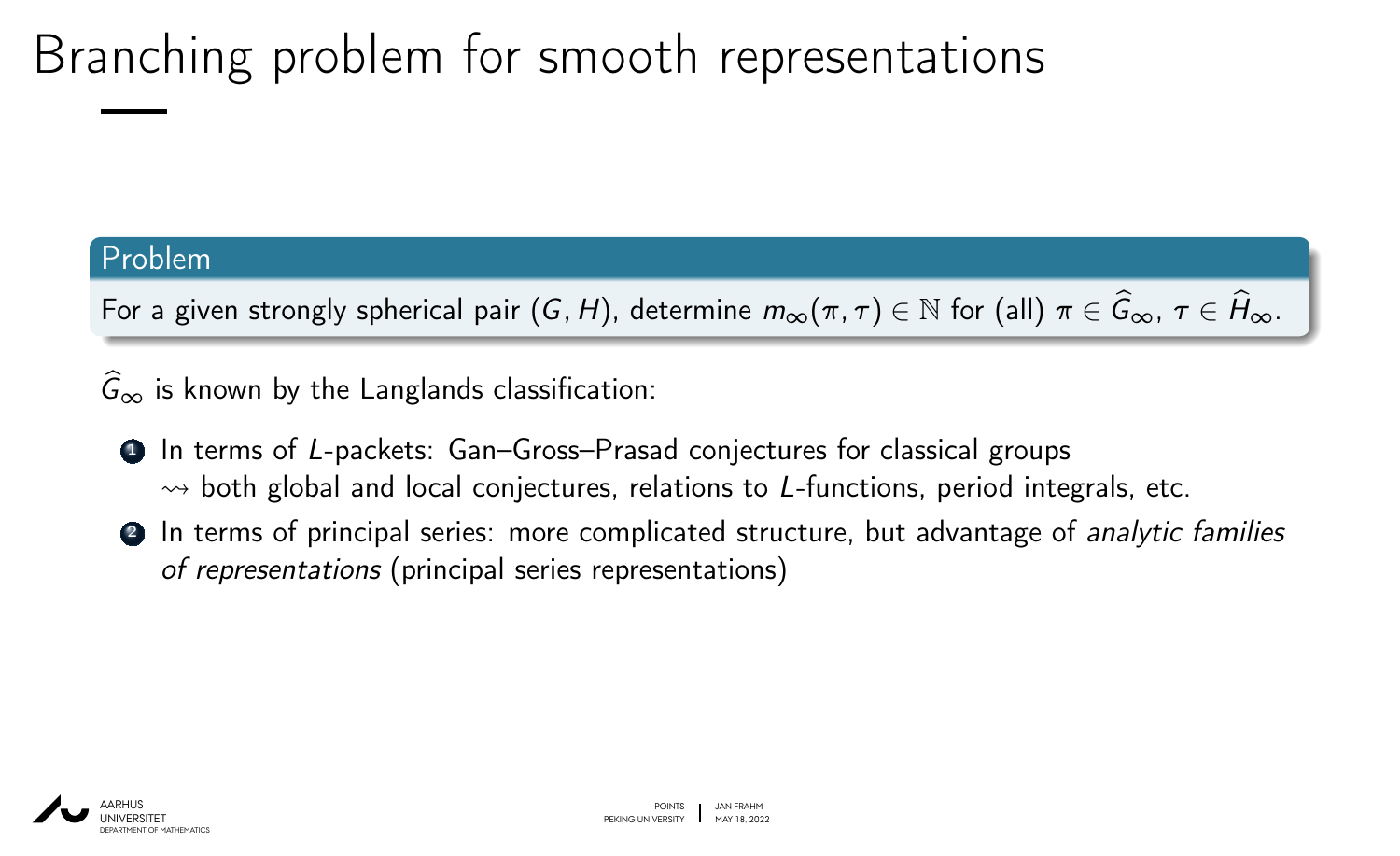# Strategy for unitary branching problems

Let  $(G, H)$  be a strongly spherical reductive pair and  $\pi$  an irreducible unitary representation of *G*.

#### Strategy to decompose  $\pi|_H$

- $\bullet$  Embed  $\pi^\infty$  into a (possibly non-unitary) principal series representation  $\pi_{\xi,\lambda} \; (\lambda \in \mathfrak{a}^*_\mathbb{C})$
- 2 Decompose  $\pi_{\xi,\lambda}$  for  $\lambda \in i$ α\* using Mackey theory and Plancherel theory
- **•** Analytically extend the decomposition to all  $\lambda \in \mathfrak{a}^*_\mathbb{C}$
- $\bullet$  Restrict the decomposition to  $\pi^\infty$  ⊆  $\pi_{\varepsilon,\lambda}$

Key idea: The unitary structure of the representation  $\pi$  might be complicated, whereas the unitary structure of the unitary principal series  $\pi_{\xi,\lambda},\ \lambda\in i\mathfrak{a}^*$ , is easy  $(L^2\text{-space})$ 

Difficulty: Analytic continuation from  $i\mathfrak{a}^*$  to  $\lambda \in \mathfrak{a}_\mathbb{C}^*$ 

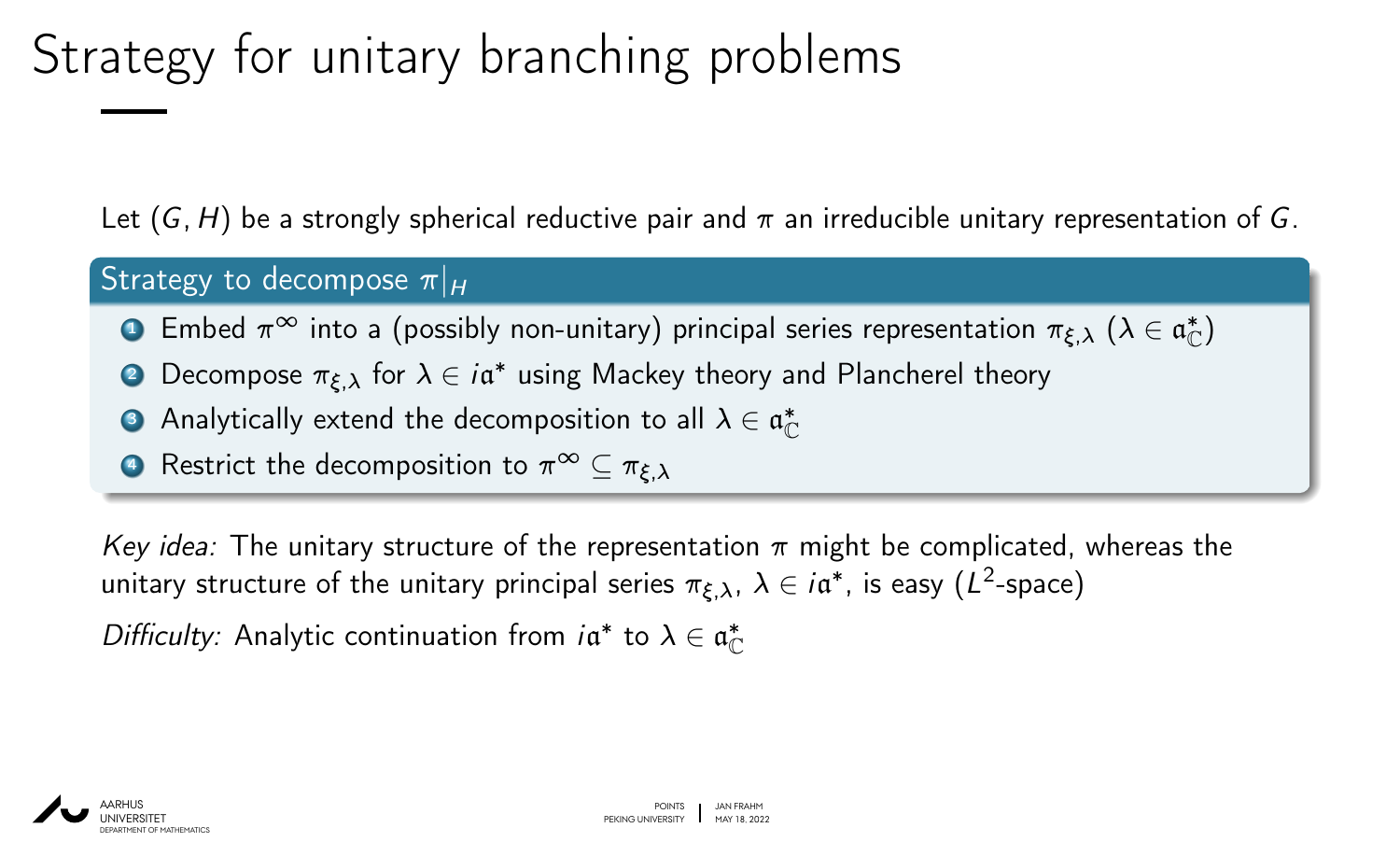## Step I: Principal series embedding

### Casselman Embedding Theorem

Every irreducible unitary representation  $\pi$  is a subrepresentation (or, alternatively, a quotient) of a principal series representation

$$
\pi^\infty \hookrightarrow \pi_{\xi,\lambda} = \mathcal{C}^\infty{-}\mathsf{Ind}_{P_G}^G(\xi \otimes e^\lambda \otimes 1)
$$

induced from a minimal parabolic subgroup  $P_G=M_GA_GN_G$  and  $\xi\in \widehat{M}_G$ ,  $\lambda\in \mathfrak{a}_{G,\mathbb{C}}^*$ .

 $S$ imilar notation for principal series of *H*:  $\tau_{\eta,\nu}=C^\infty-\text{\rm Ind}_{P_H}^H(\eta\otimes e^\nu\otimes 1)$  for  $\eta\in \widehat{M}_H, \, \nu\in \mathfrak{a}_{H,\mathbb{C}}^*$  $\rightsquigarrow$  Every intertwining operator  $\pi^{\infty}|_H \to \tau^{\infty}$  can be obtained from an intertwining operator  $\pi_{\xi,\lambda}|_H \to \tau_{\eta,\nu}$  between principal series by composition with embedding and quotient map.  $\rightsquigarrow$  construct (and classify) symmetry breaking operators between principal series representations:

$$
\pi_{\xi,\lambda}|_H\to \tau_{\eta,\nu}
$$

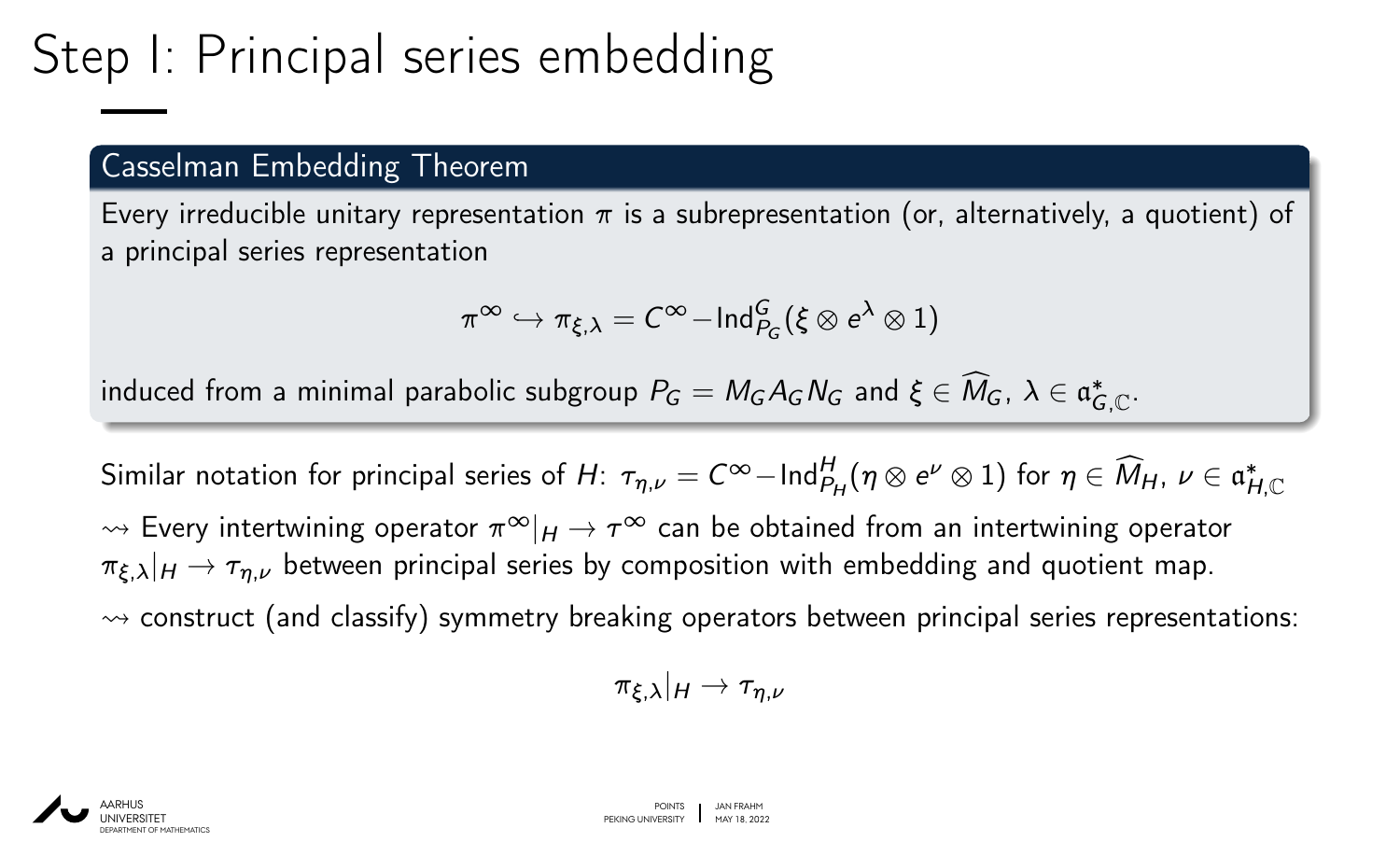### Construction of SBOs

### Theorem (F. '17)

Let  $(G, H)$  be one of the multiplicity-one pairs. Then, for generic  $(\lambda, \nu) \in \mathfrak{a}_{G, \mathbb{C}}^* \times \mathfrak{a}_{H, \mathbb{C}}^*$ :

$$
\dim \text{Hom}_{H}(\pi_{\xi,\lambda}|_{H},\tau_{\eta,\nu}) = \dim \text{Hom}_{M}(\xi|_{M},\eta|_{M}) \in \{0,1\},
$$

and in case = 1 there exists a non-trivial meromorphic family  $A_{(\xi,\lambda),(n,\nu)} \in \text{Hom}_H(\pi_{\xi,\lambda}|_H, \tau_{n,\nu}).$ 

(+ similar results for spherical principal series of general strongly spherical pairs, where the multiplicities additionally depend on  $#(P_H\backslash G/P_G)_{\text{open}})$ 

- *Proof.* Identify  $A \in \text{Hom}_H(\pi_{\xi,\lambda}|_H, \pi_{\eta,\nu})$  with its distribution kernel  $K \in \mathcal{D}'(G)$ 
	- Upper bounds: Bruhat's theory of invariant distributions
	- Lower bounds: explicit construction of meromorphic families of distribution kernels from complex powers of matrix coefficients of finite-dimensional representations  $\Box$

 $\rightsquigarrow$  explicit meromorphic families  $A_{(\xi,\lambda),(n,\nu)}$  of integral operators depending on complex parameters  $(\lambda, \nu) \in \mathfrak{a}_{G,\mathbb{C}}^* \times \mathfrak{a}_{H,\mathbb{C}}^* \rightsquigarrow \text{poles}$  and residues?

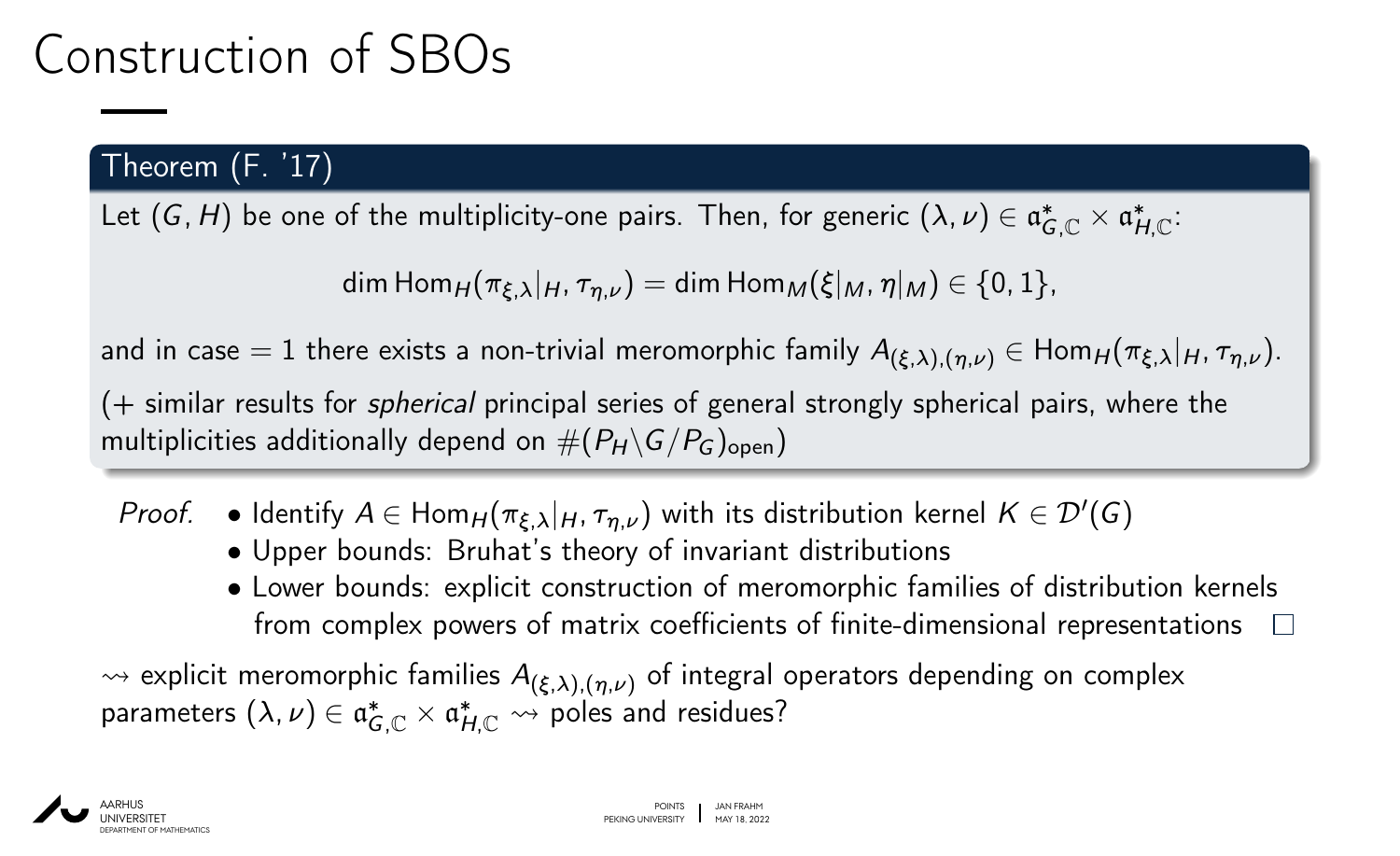### Classification of SBOs

### Classification results

- $\bullet$  (Kobayashi–Speh '15 & '18) (*G*, *H*) = (O(1, *n* + 1), O(1, *n*)):  $\xi = \Lambda^p \mathbb{C}^n$ ,  $\eta = \Lambda^q \mathbb{C}^{n-1}$
- (Clerc 16' & '17)  $(G, H) = (O(1, n) \times O(1, n), diag O(1, n))$ :  $ξ = 1, η = 1$
- **③**  $(F.-\text{Weiske '19)} (G,H) = (U(1, n; \mathbb{F}), U(1, m; \mathbb{F}) \times U(n-m; \mathbb{F})), \mathbb{F} = \mathbb{C}, \mathbb{H}, \mathbb{O}: \xi = 1, \eta = 1$  $\mathbb{F} = \mathbb{C}$ : unitary groups,  $\mathbb{F} = \mathbb{H}$ : symplectic groups,  $\mathbb{F} = \mathbb{O}$ : (*G*, *H*) = (*F*<sub>4(−16)</sub>, Spin(1, 8))
- $\bigodot$  (Ditlevsen–F. '21)  $(G, H) = (GL(n+1, \mathbb{R}), GL(n, \mathbb{R}))$ : holomorphic normalization of the meromorphic families

Strategy: Classify distribution kernels  $K \in \mathcal{D}'(G)$  that define intertwining operators in the non-compact picture  $\leadsto P_H$ -invariant distributions on  $\overline{N}_G \simeq \overline{\mathfrak{n}}_G$ 

General observation: The meromorphic families together with their residues yield most SBOs, but there can occur sporadic SBOs that are not related to the meromorphic families (should not contribute to the decomposition of unitary representations)

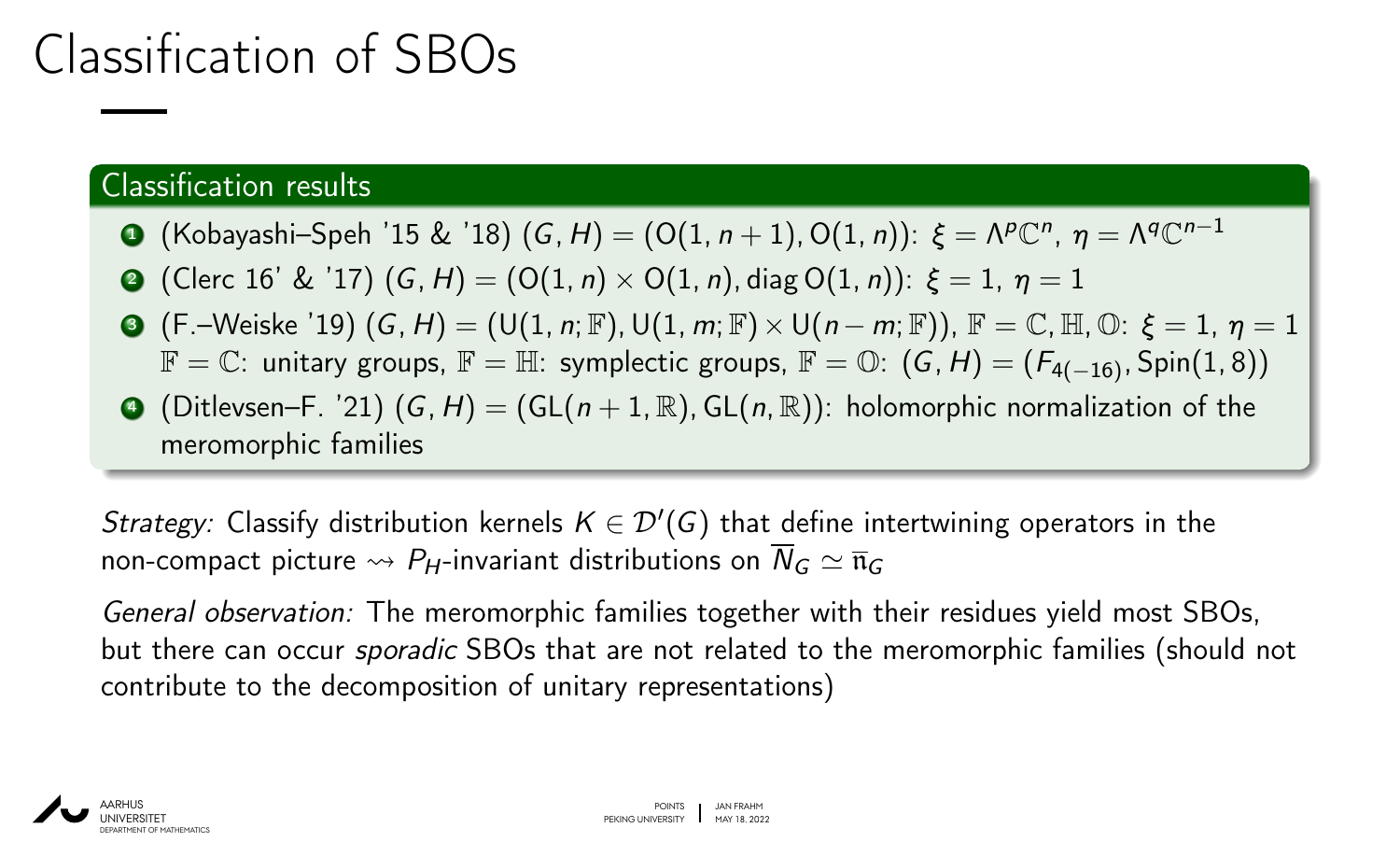## Step II: Decompose unitary principal series (Mackey)

- $\bullet$   $\pi_{\xi,\lambda}$   $(\lambda \in i\mathfrak{a}^*)$  is unitary on  $L^2(G/P_G,\mathcal{V}_{\xi,\lambda})$ , where  $\mathcal{V}_{\xi,\lambda}=G\times_{P_G}(\xi\otimes e^{\lambda+\rho}\otimes 1)\to G/P_G$
- (*G*, *H*) strongly spherical  $\Rightarrow$  *H* acts on *G*/*P<sub>G</sub>* with finitely many orbits
- Let  $\mathcal{O}_1, \ldots, \mathcal{O}_n$  be the open *H*-orbits  $\Rightarrow \mathcal{O}_1 \cup \ldots \cup \mathcal{O}_n \subseteq G/P_G$  open dense
- The restriction to O<sup>1</sup> ∪ *: : :* ∪ O*<sup>n</sup>* is an *H*-equivariant isometric isomorphism

$$
L^2(G/P_G,\mathcal{V}_{\xi,\lambda}) \stackrel{\sim}{\to} L^2(\mathcal{O}_1,\mathcal{V}_{\xi,\lambda}|_{\mathcal{O}_1}) \oplus \cdots \oplus L^2(\mathcal{O}_n,\mathcal{V}_{\xi,\lambda}|_{\mathcal{O}_n}).
$$

• Note that the condition that  $(G, H)$  is strongly spherical implies that each open *H*-orbit  $\mathcal{O}_i$ is real spherical, i.e.  $P_H$  has an open orbit on  $\mathcal{O}_j \Rightarrow L^2(\mathcal{O}_j,\mathcal{V}_{\xi,\lambda}|_{\mathcal{O}_j})$  has finite multiplicities

#### Assumption (Plancherel formula)

The explicit decomposition of  $L^2(\mathcal{O}_j,\mathcal{V}_{\xi,\lambda}|_{\mathcal{O}_j})$  is known for all *j*.

 $\rightarrow$  explicit decomposition of  $\pi_{\xi,\lambda}|_H$  for  $\lambda \in i$ α<sup>\*</sup>

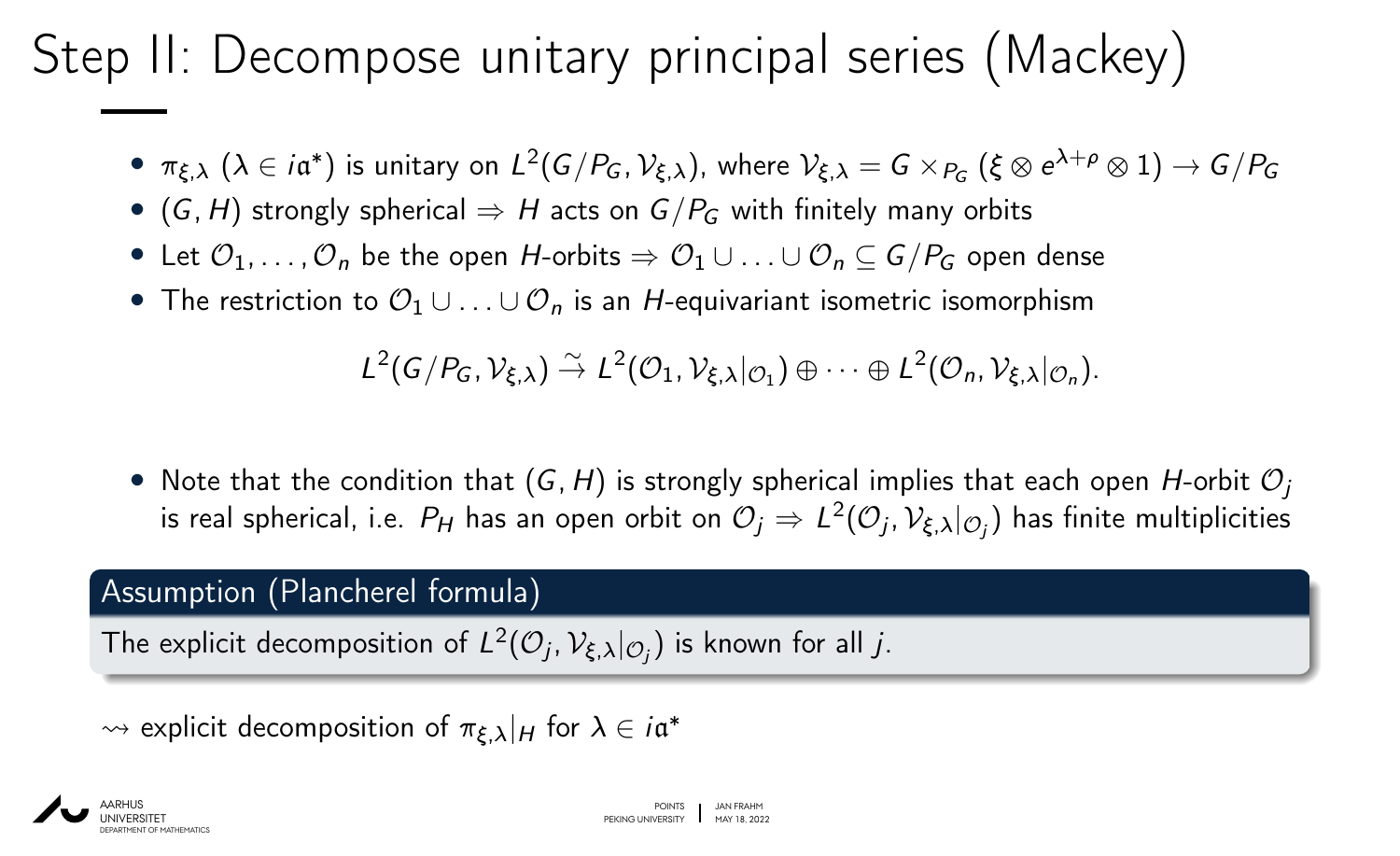## Decomposing unitary principal series

#### **Examples**

- $(G, H) = (\mathsf{U}(1, n+1; \mathbb{F}), \mathsf{U}(1, n; \mathbb{F})) \Rightarrow \mathcal{O} \simeq \mathsf{U}(1, n; \mathbb{F})/\mathsf{U}(n; \mathbb{F})$  $\rightarrow$   $\circ$  is essentially a Riemannian symmetric space
	- $\rightarrow$  Plancherel formula is very explicit (Harish-Chandra, Helgason, Camporesi)
- $(G, H) = (SL(2, \mathbb{R}) \times SL(2, \mathbb{R})$ , diag  $SL(2, \mathbb{R}) \Rightarrow \mathcal{O} \simeq SL(2, \mathbb{R})/MA$  $\rightarrow$   $\circ$  is a one-sheeted pseudo-Riemannian hyperboloid  $\rightarrow$  Plancherel formula known in principle (Faraut, Rossmann, Strichartz), but not explicit enough
- $(G, H) = (GL(3, \mathbb{R}), GL(2, \mathbb{R})) \Rightarrow \mathbb{R}^{\times} \to \mathcal{O} \to GL(2, \mathbb{R})/MA$  fibration  $\rightarrow$  similar as above

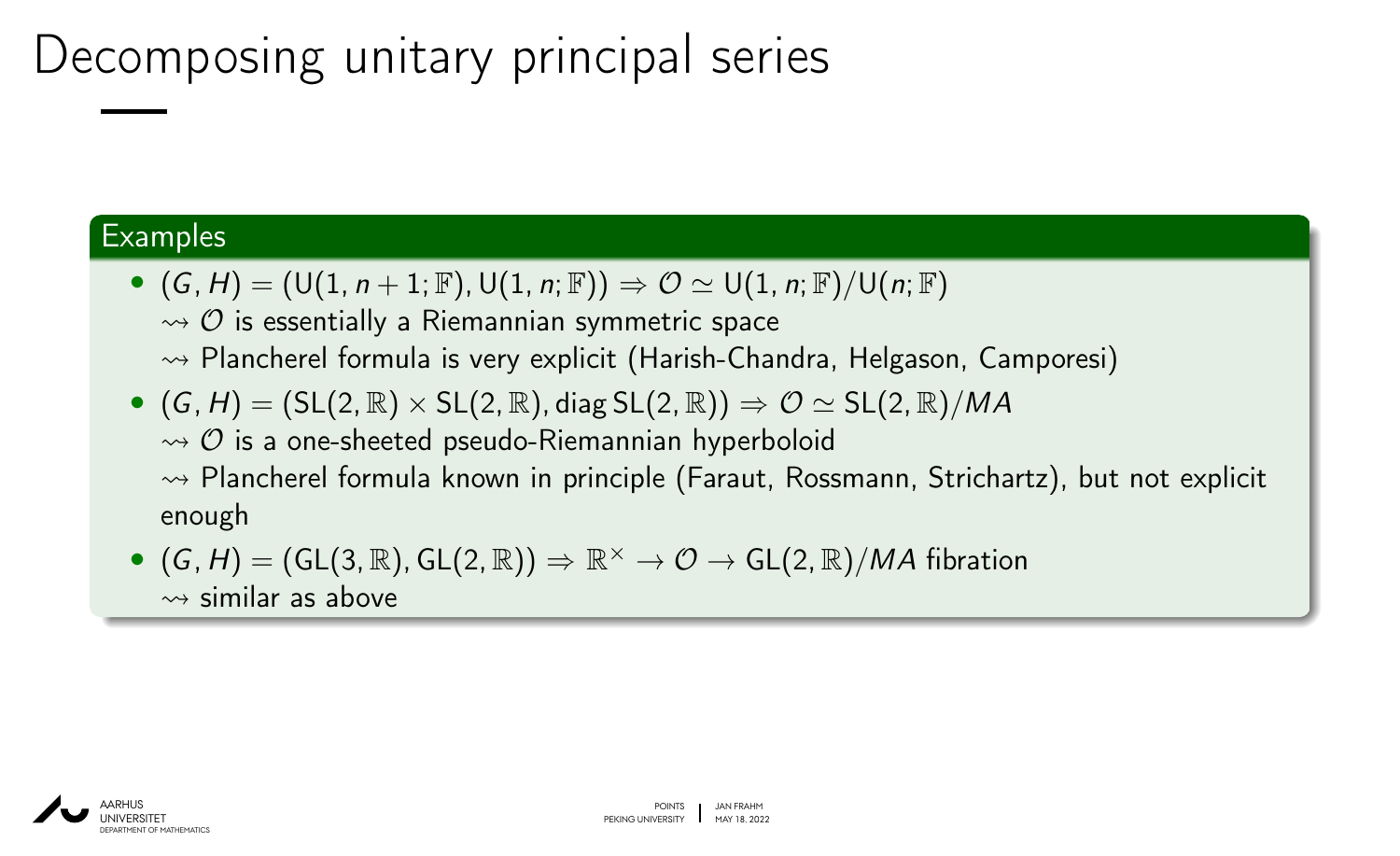## Step III: Analytically extend the decomposition

Given an *explicit* decomposition  $\pi_{\xi,\lambda}|_H \simeq \bigoplus_{\eta} \int^{\oplus} \tau_{\eta,\nu} \, d\mu_{\xi,\lambda,\eta}(\nu)$  for  $\lambda \in i\mathfrak{a}^*.$ 

$$
||f||_{\xi,\lambda}^2 = \sum_{\eta} \int ||A_{(\xi,\lambda),(\eta,\nu)}f||_{\eta,\nu}^2 d\mu_{\xi,\lambda,\eta}(\nu) \quad \text{with} \quad A_{(\xi,\lambda),(\eta,\nu)} \in \text{Hom}_H(\pi_{\xi,\lambda}|_H, \tau_{\eta,\nu})
$$

Using standard intertwining operators, the left hand side can be made holomorphic in  $\lambda \in \mathfrak{a}^*_{\mathbb{C}}$ :

$$
||f||_{\xi,\lambda}^2 = \langle f, T_{\xi,\lambda}^w \overline{f} \rangle
$$

 $\rightarrow$  extend the right hand side analytically

### Tools

- Functional equations for the composition of a symmetry breaking operator with a standard  $\int$  intertwining operator:  $A_{(w\xi,w\lambda),(\eta,\nu)} \circ T^w_{\xi,\lambda} = \text{const} \times A_{(\xi,\lambda),(\eta,\nu)}$
- Meromorphic properties of  $T^w_{\xi,\lambda}$ ,  $A_{(\xi,\lambda),(\eta,\nu)}$  and  $d\mu_{\xi,\lambda,\eta}(\nu)$ : poles and residues

 $\rightarrow$  additional (more singular) spectrum might occur as residue when shifting the contour of integration in order to extend the right hand side analytically

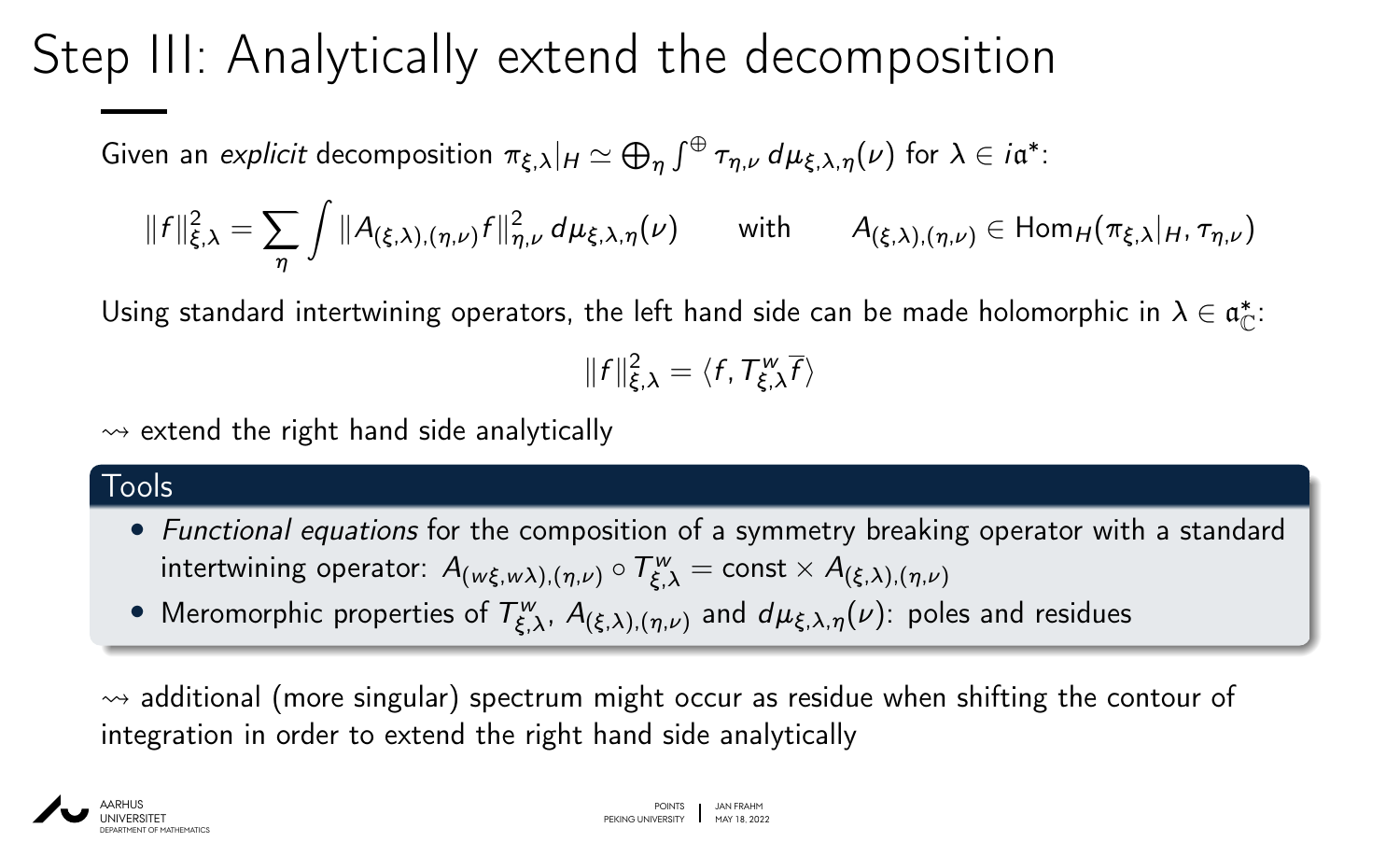# Step IV: Restrict the decomposition to  $\pi \hookrightarrow \pi_{\xi,\lambda}$

Given an explicit decomposition for  $\lambda \in \mathfrak{a}^*_{{\mathbb C}}$ :

$$
||f||_{\xi,\lambda}^2 = \sum_{\eta} \int ||A_{(\xi,\lambda),(\eta,\nu)}f||_{\eta,\nu}^2 d\mu_{\xi,\lambda,\eta}(\nu)
$$

 $\rightarrow$  restrict to  $f \in \pi^{\infty} \subset \pi_{\xi, \lambda}$ 

### Tools

Requires a detailed analysis of the mapping properties of  $A_{(\xi,\lambda),(n,\nu)} \in \text{Hom}_H(\pi_{\xi,\lambda}|_H,\tau_{n,\nu})$  to determine the image of  $A_{(\xi,\lambda),(\eta,\nu)}|_{\pi^\infty}$ :

- *K*-type analysis
- Functional equations

 $\rightarrow$  in general hard (many composition factors, high *K*-multiplicities)

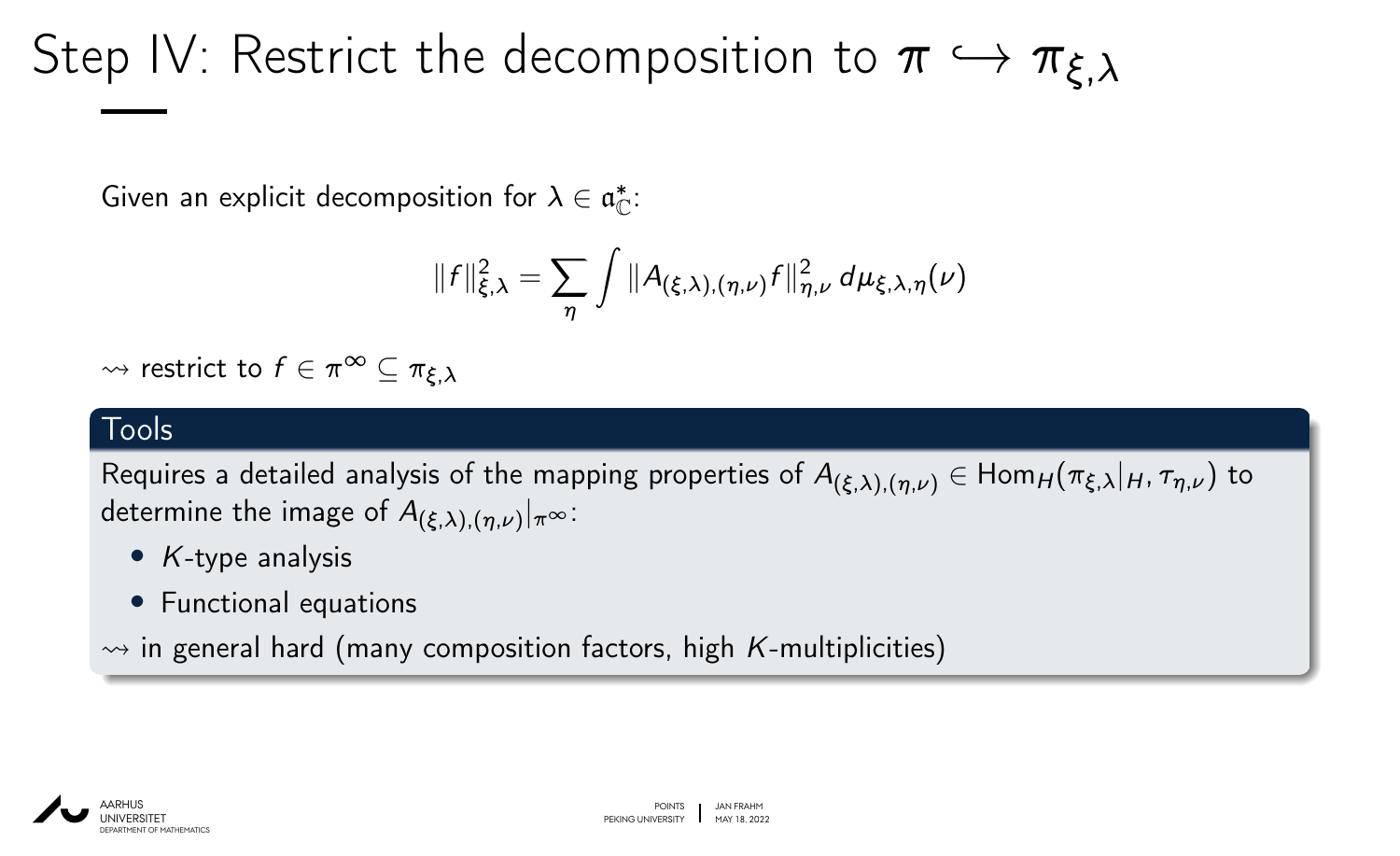### Results – rank one unitary groups

### $(G, H) = (U(1, n + 1), U(1, n))$  (F.–Weiske '20)

We consider all unitary subrepresentations  $\pi \subseteq \pi_{\xi,\lambda}$  for dim  $\xi = 1$ 

 $\mathcal{O} = U(1, n)/U(n) \rightsquigarrow$  explicit Plancherel formula by Shimeno '94

$$
||f||_{\xi,\lambda}^{2} = \bigoplus_{\dim \eta=1} \left[ \int_{i\mathfrak{a}_{H}^{*}} ||A_{(\xi,\lambda),(\eta,\nu)}f||_{\eta,\nu}^{2} \frac{d\nu}{|c(\xi,\lambda,\eta,\nu)|^{2}} + \sum_{\nu} ||A_{(\xi,\lambda),(\eta,\nu)}f||_{\eta,\nu}^{2} \operatorname{Res}_{\mu=\nu} \frac{1}{c(\xi,\lambda,\eta,\nu)c(\xi,\lambda,\eta,-\nu)} \right]
$$

- $\pi$  = unitary principal series: direct integral + highest/lowest weight representations
- $\bullet \pi =$  complementary series: finitely many complementary series appear as residues
- $\bullet \pi$  = relative discrete series: finitely many highest/lowest weight and relative discrete series representations appear as residues
- $\bullet \pi =$  unitary highest/lowest weight representation: the continuous spectrum vanishes and only highest/lowest weight representations survive in the discrete spectrum

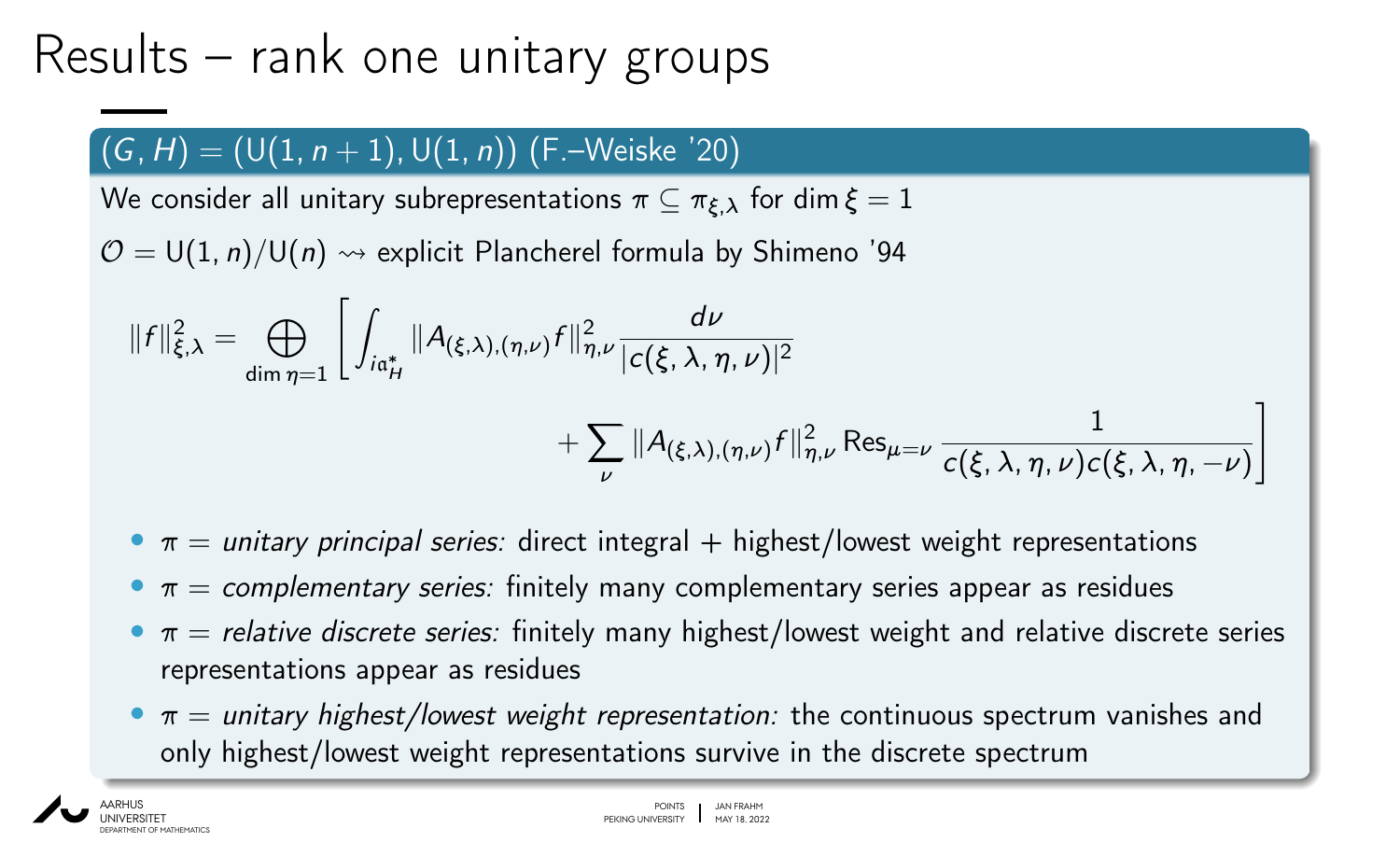## Results – rank one orthogonal groups

### (*G; H*) = (O(1*; n* + 1)*;* O(1*; n*)) (Weiske '20)

Consider all unitary subrepresentations  $\pi \subseteq \pi_{\xi,\lambda}$  for  $\xi = \Lambda^p \mathbb{C}^n$  $\rightarrow$  comprises in particular all irreducible representations with non-trivial ( $g, K$ )-cohomology

 $\mathcal{O} = O(1, n)/O(n) \rightsquigarrow$  explicit Plancherel formula by Camporesi '94

$$
||f||_{\xi,\lambda}^{2} = \bigoplus_{\substack{\eta = \Lambda^{q} \mathbb{C}^{n-1} \\ q = p, p-1}} \left[ \int_{i\mathfrak{a}_{H}^{*}} ||A_{(\xi,\lambda),(\eta,\nu)} f||_{\eta,\nu}^{2} \frac{d\nu}{|c(\xi,\lambda,\eta,\nu)|^{2}} + \sum_{\nu} ||A_{(\xi,\lambda),(\eta,\nu)} f||_{\eta,\nu}^{2} \operatorname{Res}_{\mu=\nu} \frac{1}{c(\xi,\lambda,\eta,\nu)c(\xi,\lambda,\eta,-\nu)} \right]
$$

•  $\pi$  = unitary principal series: direct integral + possibly two discrete series (for  $p = \frac{n}{2}$  $\frac{n}{2}$ 

 $\sigma = \pi$  = complementary series: finitely many complementary series appear as residues

 $\overline{\nu}$ 

•  $\pi$  = representation with cohomology: continuous spectrum  $+$  finitely many complementary  $series + one representation with cohomology$ 

1

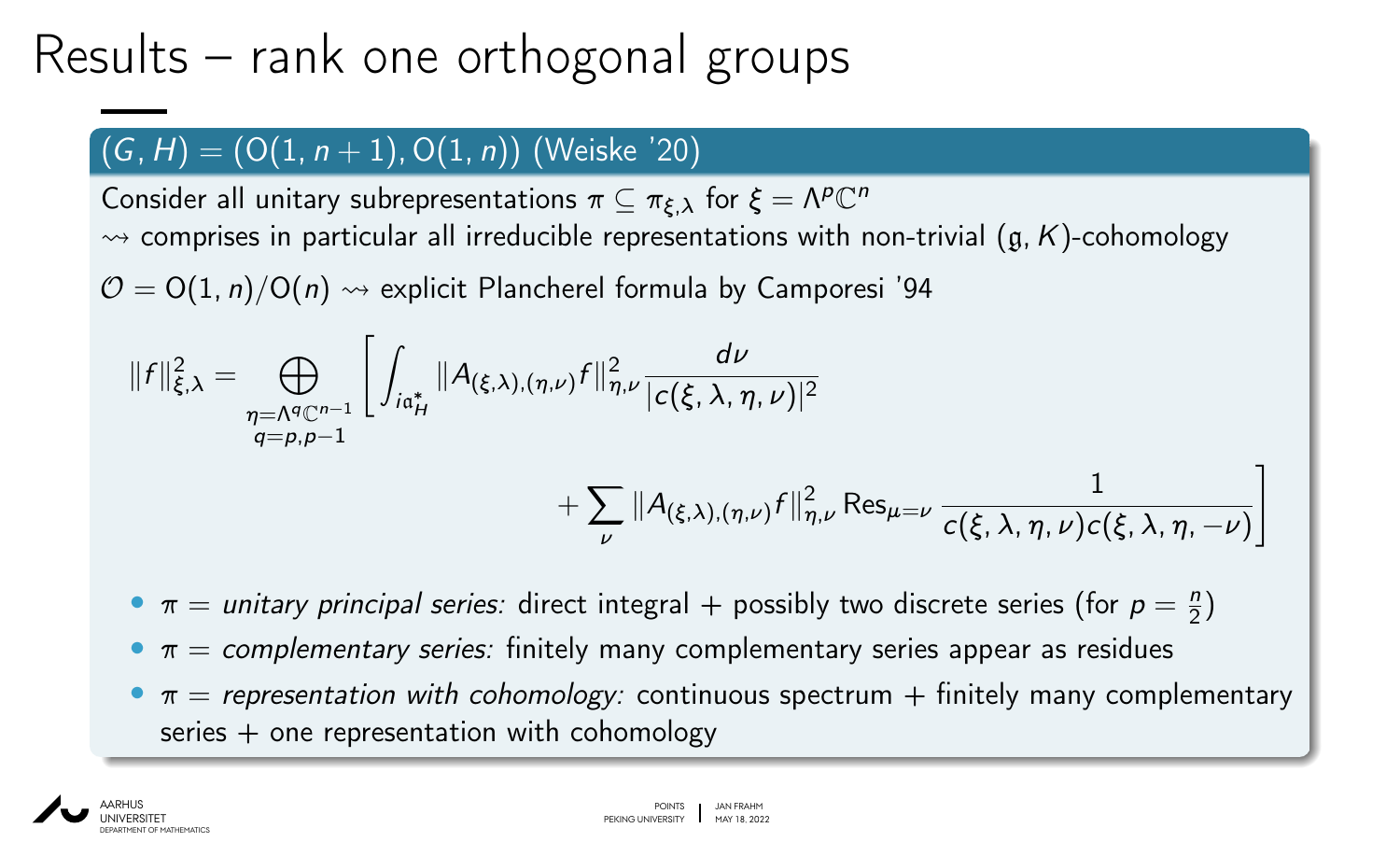### In progress

### Current projects

- (GL(3, R), GL(2, R)): goal to decompose all  $\pi \in \widehat{G}$  $\rightarrow$  first unitary branching laws for GL(3, R)
- (SL(2*;* R) × SL(2*;* R)*;* diag SL(2*;* R)): reprove Repka's tensor product decompositions  $\rightarrow$  uniform proof for all types of tensor products
- (O(*p; q*)*;* O(*p; q* − 1)): branching laws for degenerate principal series and its quotients  $\rightarrow$  rep's associated to elliptic coadjoint orbits  $+$  minimal representation
- (PSL(2, E)/PSL(2, F)) for  $E/F$  a quadratic extension of p-adic fields: branching laws for unitary principal series, complementary series and Steinberg representation  $\rightarrow$  analogues of Prasad's results in the smooth category